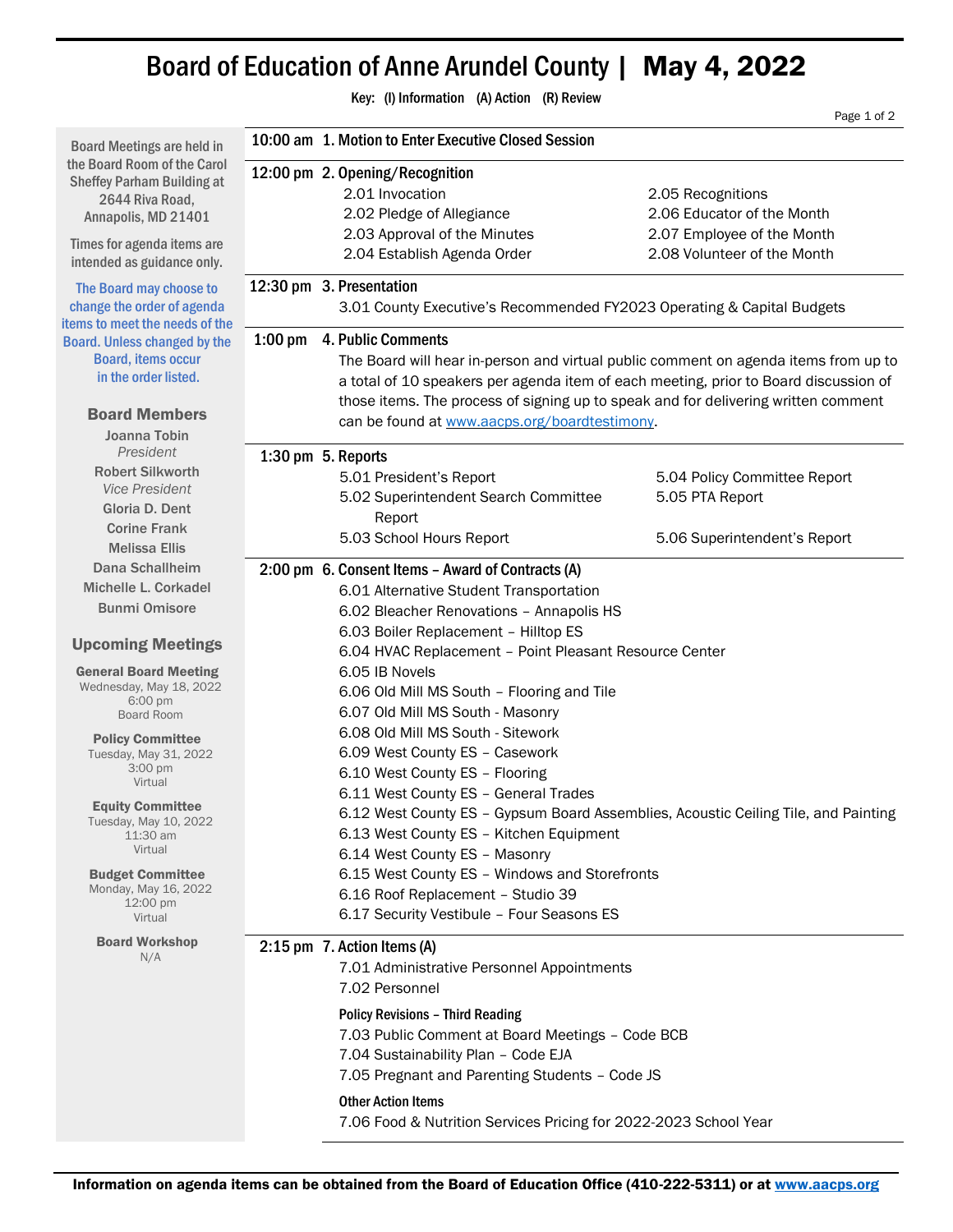## Board of Education of Anne Arundel County | May 4, 2022

Key: (I) Information (A) Action (R) Review

Page 2 of 2

## 3:00 pm 8. Review Items (R)

8.01 2022 Maryland General Assembly Session Summary

8.02 Award of Contracts

9. Motion to Enter Executive Closed Session (as needed)